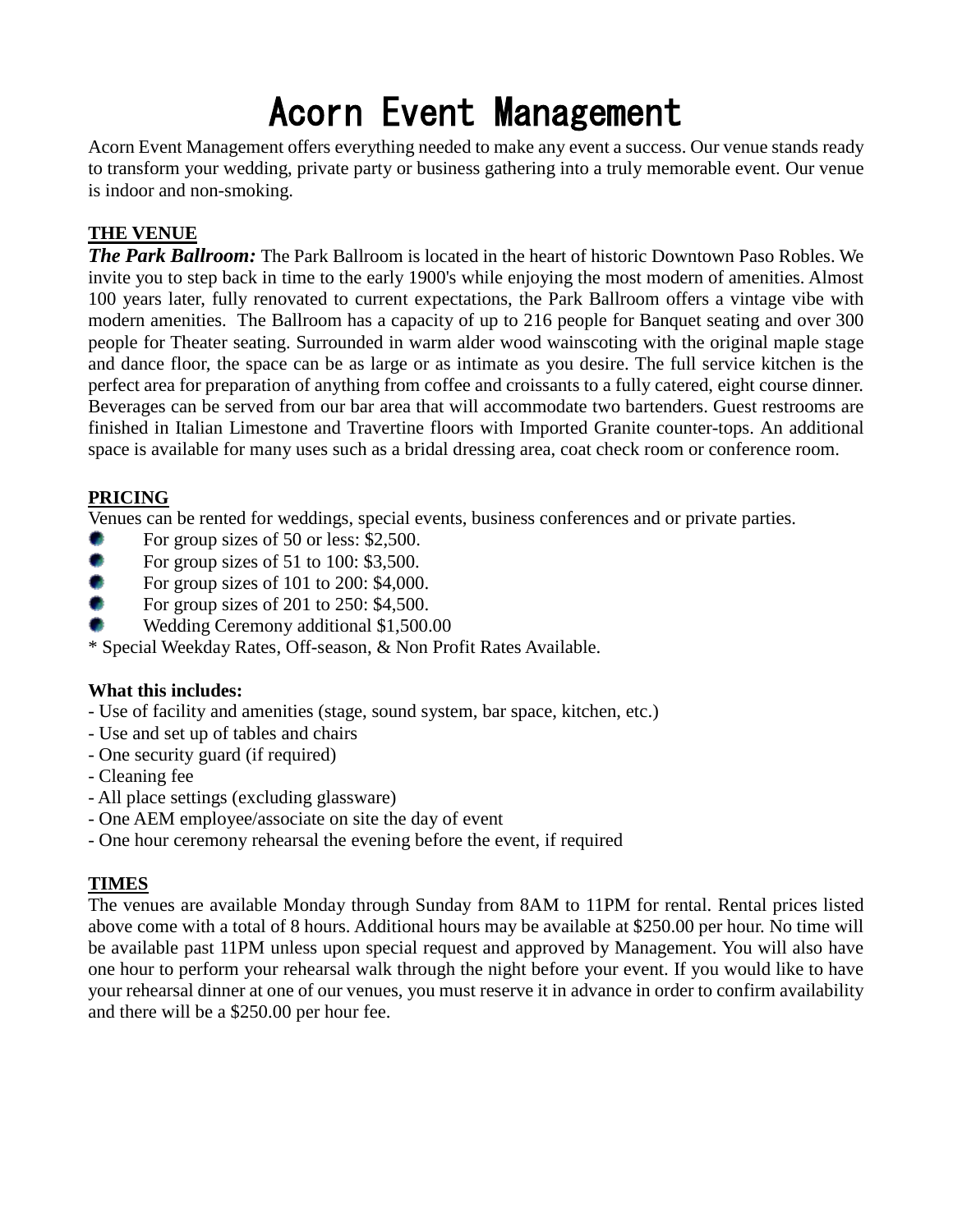# **AVAILABLE ITEMS**

#### **Tables and Chairs**

These items are included with your rental of Facility for use during your event. These items are provided in their AS IS condition. You are advised inspect the items well in advance for event to determine whether they are suitable for your intended use.

24 – 60" Round tables 15– 6' Rectangle folding wood tables 15 – 8' Rectangle folding wood tables 15 – 8'x18" Conference tables 1 – 4' Classroom style Tables 8 – Cocktail Tables or Bistros 180 – Warm Alder Wood with cushion seat and back chairs

# **Also Available With Rental of Facility:**

Beverage Service Area (Bar) House Sound System with wireless mic. Place Settings\*

**\***Place settings vary and are available up on request

#### **COORDINATION**

Acorn Event Management, LLC ("AEM") does not supply a wedding/special event coordinator/planner during your event. If you are looking for a wedding/special event coordinator/planner, AEM has recommendations available, including an onsite planner. Please contact AEM for fees and terms applicable to event coordinator/planner for hire. There will be an AEM employee or associate on hand during the event to ensure the proper use of the venue only. We highly recommend you hire a coordinator to ensure that your event runs exactly as you planned it.

#### **INFORMATION**

**Booking & Deposits**: To confirm your booking, we require a signed copy of the contract, the security deposit, and fifty percent (50%) of the estimated event cost. The full balance is due no later than 14 days before the event. Any "day of" costs and expenses (additional rentals, time coverage, etc.) are due and payable immediately upon completion of the event.

**Security Deposit**: A security deposit in the amount of \$500.00 must be received by AEM in order reserve the venue. The Security Deposit is fully or partially refundable provided that the venue is returned to the same condition it was prior to the event. In the event of damage or if you incur any other charges or fees which are not timely paid, all or a portion of the Security Deposit may be retained to cover this expense. Any unused portion of the Security Deposit will be refunded to you within 14 days after date of event.

Payments: We only accept cash or check. Make checks payable to "Acorn Event Management, LLC."